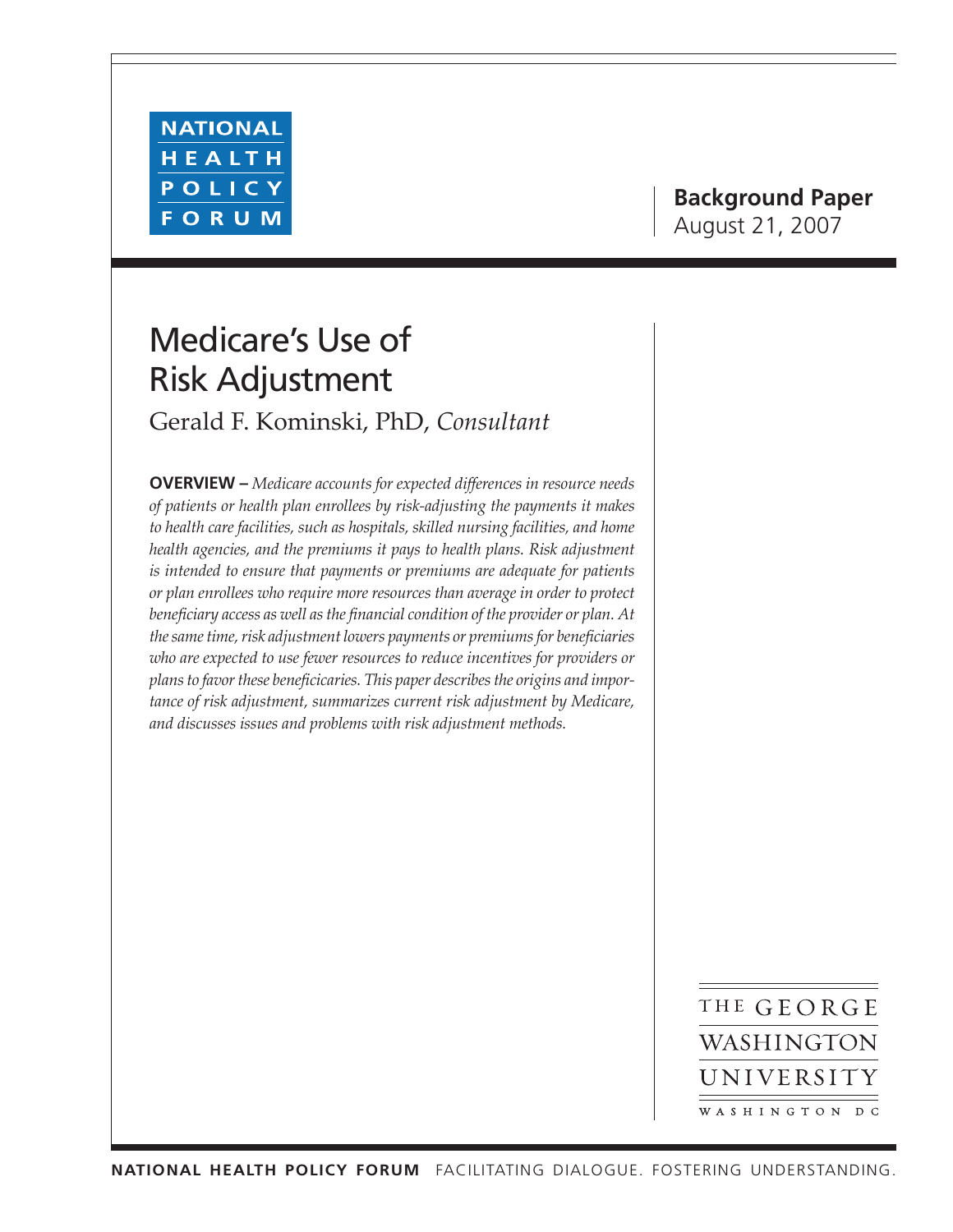# Contents

| Table 1: Medicare Payment Bundles, by Type of Provider  4                                                 |
|-----------------------------------------------------------------------------------------------------------|
| RISK ADJUSTMENT AND THE MEDICARE PROGRAM  4                                                               |
|                                                                                                           |
| Table 2: Data Used in Medicare's Patient Classification                                                   |
| Table 3: Medicare Patient Classification Systems,<br>Base Payment Amounts, and Range of Relative Weights, |
| Figure 1: Medicare Acute Care Hospital Payment,                                                           |
|                                                                                                           |
|                                                                                                           |
|                                                                                                           |
| Figure 2: Variation in Costs for Patients in                                                              |
|                                                                                                           |
|                                                                                                           |
|                                                                                                           |
| FUTURE DIRECTIONS FOR RISK ADJUSTMENT:<br>PERFORMANCE AND OUTCOME COMPARISONS  13                         |
| Risk Adjustment in Performance and                                                                        |
|                                                                                                           |
|                                                                                                           |

**National Health Policy Forum** Facilitating dialogue. Fostering understanding.

2131 K Street NW, Suite 500 Washington DC 20037

202/872-1390 202/862-9837 [fax] nhpf@gwu.edu [e-mail] www.nhpf.org [web]

**Judith Miller Jones** *Director*

**Sally Coberly** *Deputy Director*

**Monique Martineau** *Publications Director*

Project Manager

**Laura A. Dummit** *Principal Policy Analyst*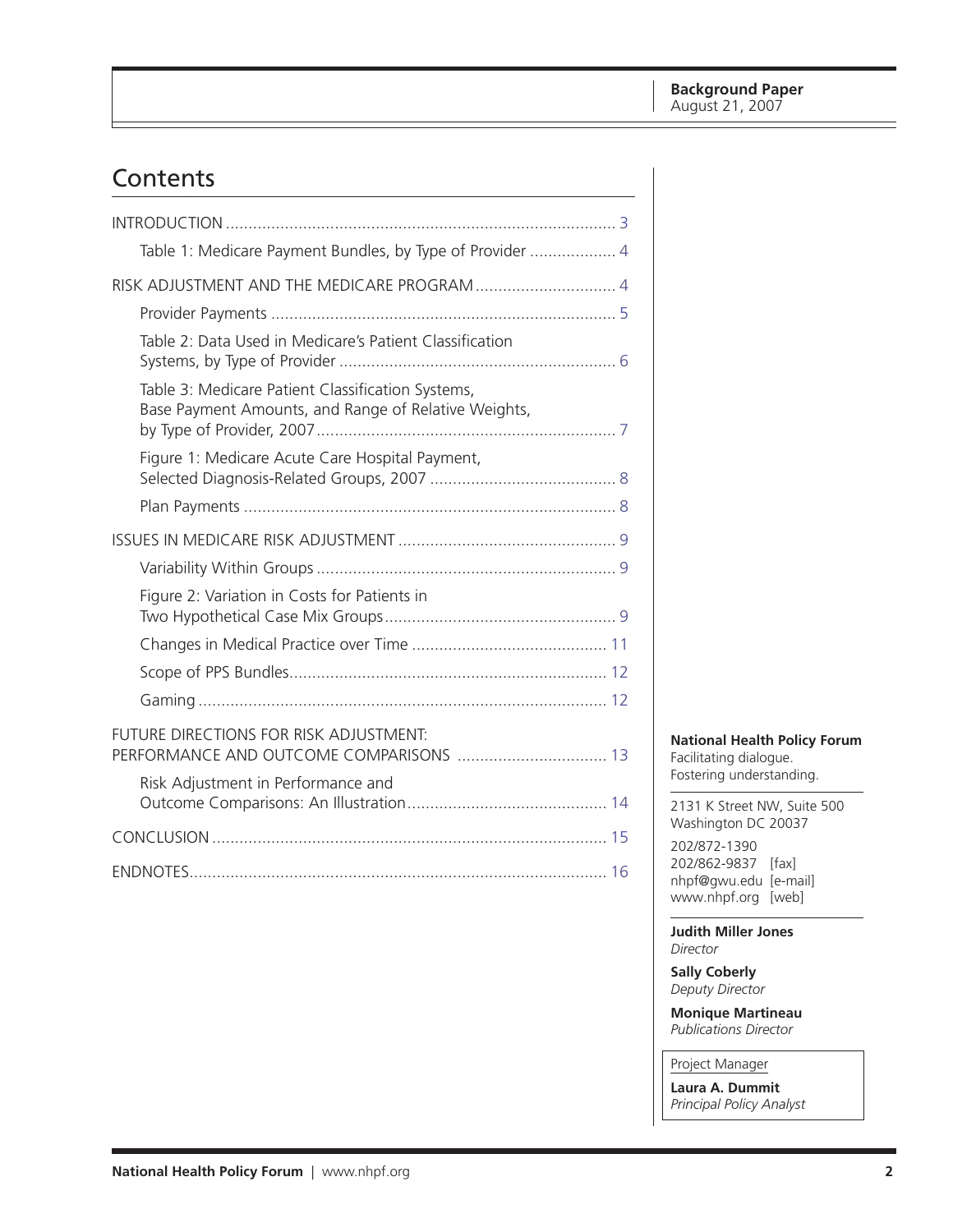# <span id="page-2-0"></span>Medicare's Use of Risk Adjustment

Risk adjustment has a long history in the insurance industry, predating the development of health insurance, and it is a fundamental component of actuarial science. For more than a century, insurance companies have defined categories of individuals who face similar risks for some insurable loss. With life insurance, for example, these categories are based on risk factors*,* such as age and gender, and more recently measures of health status, such as presence of certain chronic diseases, or behavior, such as cigarette smoking. Actuarial life tables quantify the relationship between these risk factors and the probability of dying (the insurable loss) during a particular time period, such as the next 12 months. This relationship is then used to determine the risk-adjusted life insurance premium for each category of individuals.

Why do insurers risk-adjust their premiums? The simple answer is to avoid adverse selection.<sup>1</sup> An insurer that offers the same premium to everyone in a market who wants the insurance, termed a community-rated premium, would be more likely to attract individuals who expect to need the coverage. This is because the premium would reflect the average risk of the population in that market and thus would be relatively inexpensive for someone at high risk. As more high-risk individuals purchase that insurance, the community-rated premium would rise to reflect the higher average risk of the insured population. Higher premiums would, in turn, create a disincentive for low-risk individuals to purchase policies. With fewer low-risk individuals in the pool, this adverse selection could cause premiums to spiral even higher, a possibility that concerns insurers enough for them to employ risk adjustment.<sup>2</sup>

Medicare began to risk-adjust hospital payments with the implementation of the prospective payment system (PPS) for inpatient hospital services in 1983. Previously, Medicare hospital reimbursement was based on each facility's actual charges for providing services to a Medicare beneficiary. The payments automatically accounted for the fact that some patients needed more expensive and extensive care than others. As hospital charges went up, so did Medicare's payments. This charge-payment dynamic was the impetus behind Medicare's PPS. The PPS was designed to break the direct link between the hospital's charges and the payment amount so that hospitals would have financial incentives to control the costs of providing care. In the PPS, a predetermined payment for all the services provided during a hospital admission financially rewarded hospitals for providing care for at a lower cost than the payment amount and penalized inefficient hospitals. A flat payment per admission would have provided incentives for hospitals to select the least intensive patients, stint on care, or both. Therefore, the predetermined payment was varied based on the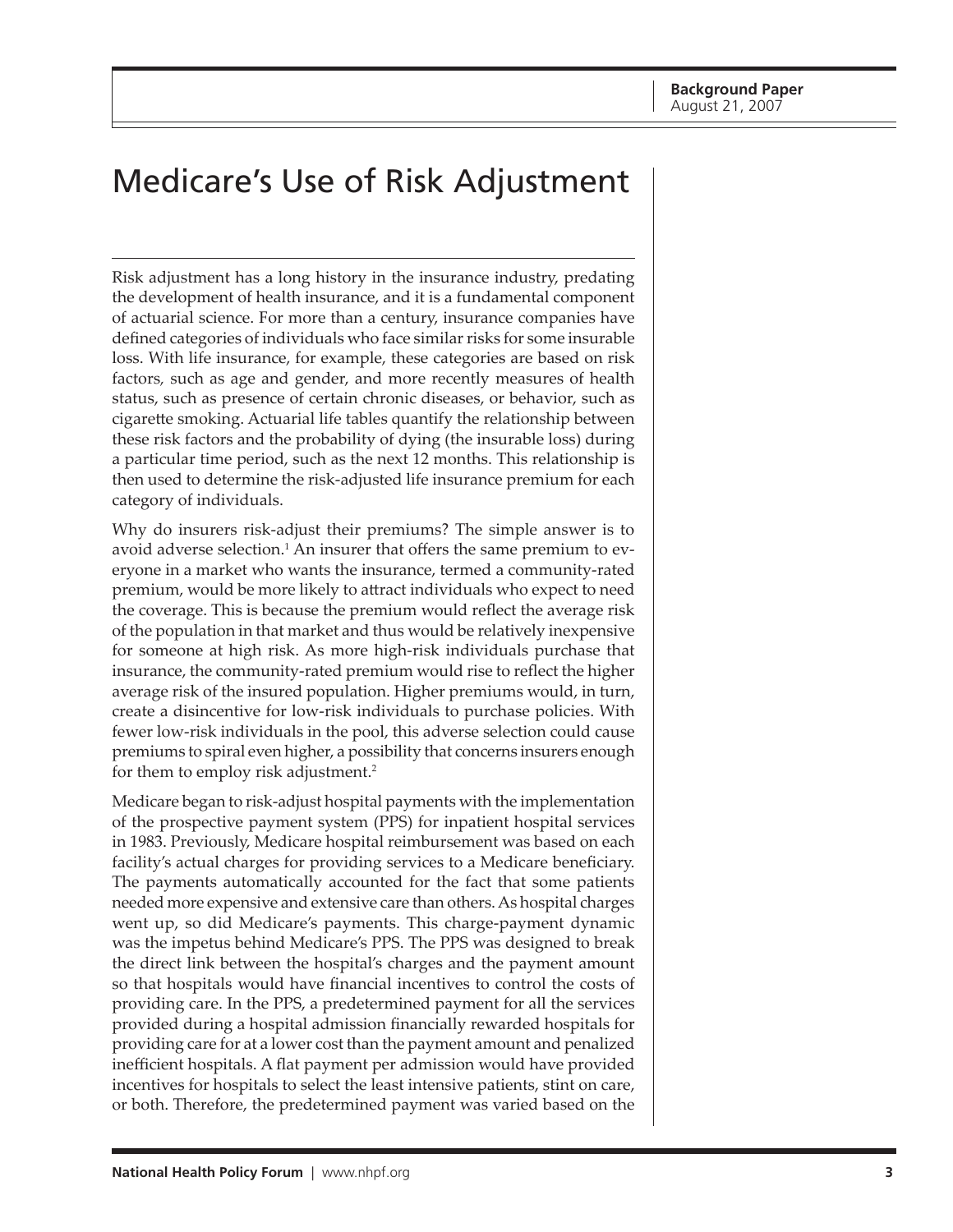<span id="page-3-0"></span>likelihood, or risk, that the cost of caring for the patient would be higher or lower than the cost of caring for the average patient. This risk adjustment, sometimes called case mix adjustment when applied to provider payments, is patterned after insurance industry practice.

## **Risk Adjustment and the Medicare Program**

Risk adjustment aligns Medicare payments to providers or premiums paid to health plans with the expected costs of providing contracted services. Without it, patients or plan enrollees expected to incur higher-than-average costs might have difficulty gaining access to services or they might receive inadequate or poor quality care. Risk-adjusted payments help ensure that providers or plans are not inappropriately advantaged or penalized if they treat or enroll a costlier mix of patients.

Risk adjustment became necessary in the traditional Medicare program when it began paying certain types of providers predetermined amounts for bundles of services delivered during a specified period (Table 1).<sup>3</sup> Beginning with inpatient hospital services, Medicare has over time changed its facility payment systems so they are no longer based on facility-specific costs or charges for individual services. Medicare implemented prospective,

| <b>PROVIDER TYPE</b>                                                     | <b>Payment Bundle —</b><br><b>All Services Provided During:</b>                                                          | <b>Services Excluded</b><br>from Payment Bundle                                   |
|--------------------------------------------------------------------------|--------------------------------------------------------------------------------------------------------------------------|-----------------------------------------------------------------------------------|
| <b>Acute Care</b><br><b>Hospital</b>                                     | Inpatient admission plus<br>certain diagnostic and radio-<br>logic procedures performed<br>three days prior to admission | Physician professional<br>services                                                |
| <b>Skilled Nursing</b><br>Day of care<br>Facility                        |                                                                                                                          | Physician professional<br>services and certain high<br>cost outpatient procedures |
| <b>Home Health</b><br>Agency                                             | 60-day episode                                                                                                           | Physician professional<br>services                                                |
| <b>Inpatient</b><br><b>Rehabilitation</b><br>Facility                    | Inpatient admission                                                                                                      | Physician professional<br>services                                                |
| Long-Term<br>Inpatient admission<br><b>Care Hospital</b>                 |                                                                                                                          | Physician professional<br>services                                                |
| <b>Inpatient</b><br>Day of care<br><b>Psychiatric</b><br><b>Hospital</b> |                                                                                                                          | Physician professional<br>services                                                |

## **Table 1 Medicare Payment Bundles, by Type of Provider**

*Source: Medicare Payment Advisory Commission, Payment Basics, [www.medpac.gov/documents.cfm.](http://www.medpac.gov/documents.cfm)*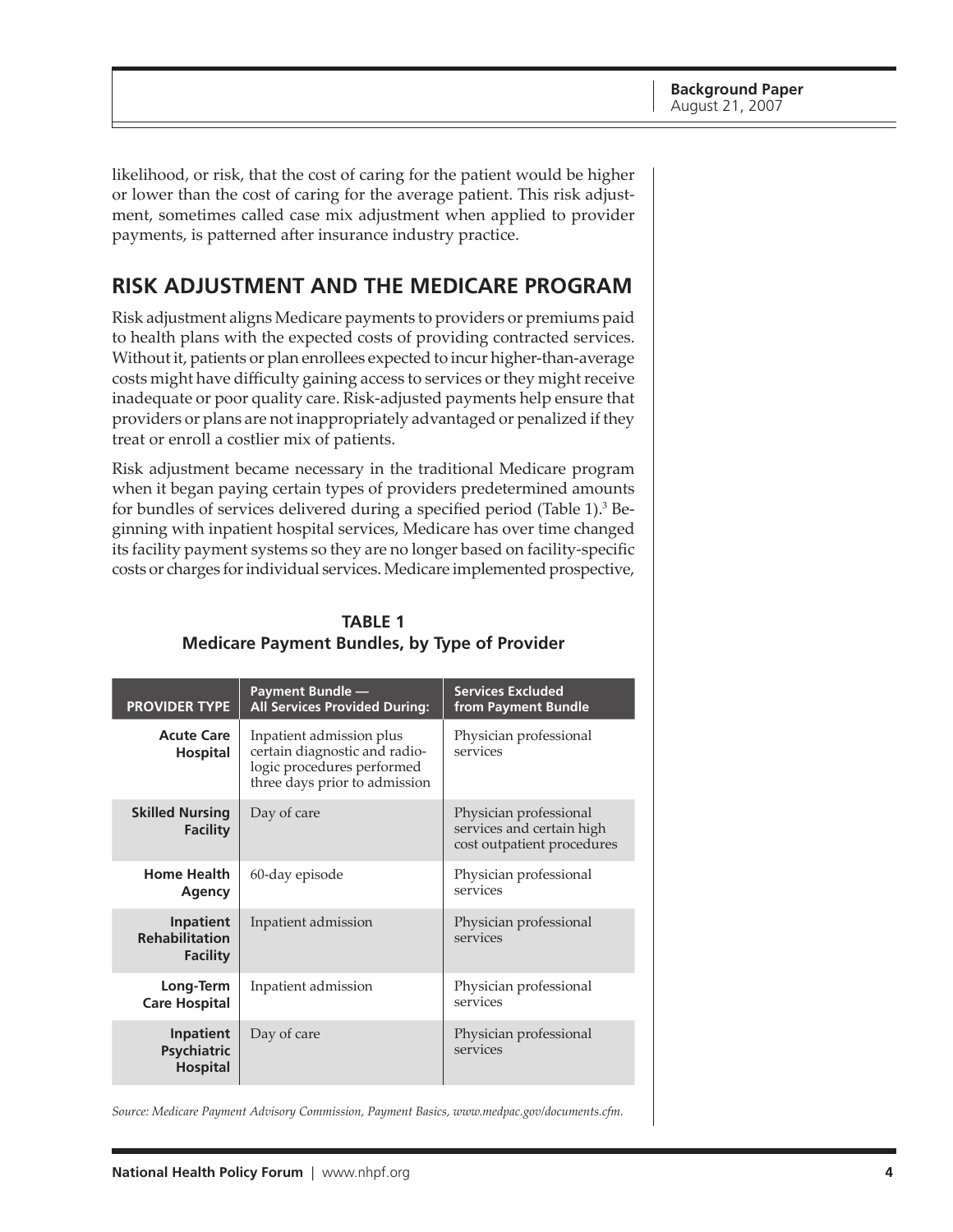<span id="page-4-0"></span>bundled payment approaches to encourage providers to become more efficient in delivering care by allowing them to keep any difference between the payment and the cost of care. Each payment is adjusted to reflect the expected costs of care, based on characteristics of the patient and the treatment that have been demonstrated to affect the risk that costs will be higher or lower than costs associated with the average patient. This rewards providers for delivering only necessary services and penalizes them when costs are above the payment. Rather than paying for each service provided during a hospital stay or a day of care in a skilled nursing facility (SNF), for example, Medicare pays a single rate, based on historical, average costs, for a hospital admission or a day of care in a SNF. When payments were made for each individual service (as is done for physician payment), there was no need for risk adjustment because the cost of providing a service was not likely to vary across patients. Costs of providing a bundle of services such as during a hospital admission or a day of care in a SNF do vary, however, based on patient needs.

Risk adjustment is also an essential component of Medicare's managed care option [Medicare Advantage (Part C)] in which private, Medicare-participating plans enroll Medicare beneficiaries and provide Medicare-covered benefits in exchange for a monthly premium. In this case, risk adjustment raises or lowers the premium Medicare pays the plan based on patient characteristics that have been shown to affect the risk that the enrollee will have higher or lower than average health care needs. Without risk adjustment, premiums would not accurately reflect the expected costs of a plan's enrollees. This could have several consequences. Some plans would be overpaid while others would be underpaid. This could result in access problems for beneficiaries with less favorable risk profiles, particularly if plans try to discourage enrollment of potentially more costly patients, for example, by having fewer specialists available to treat particular high-cost conditions. Plans with fewer high-cost enrollees would have a competitive advantage over other plans. In addition, overpaying plans may prevent them from becoming as efficient as they could in providing health care. Further, inaccurate accounting for risk could cause Medicare to pay more or less than intended in its managed care program.4

### **Provider Payments**

To account for differences in risk across patients, the patient classification system associated with a particular type of provider creates categories of patients, called case mix groups, that are expected to have similar costs for the payment bundle. The average cost of patients in each group is compared with the average cost across all groups for that type of provider. This ratio, or relative weight, is used to adjust the average (or "standard") provider payment so that the payment is higher for treating a patient in a costlier group and lower for treating a patient in a less expensive group.

Each type of provider has a different patient classification system to reflect the risk factors that affect costs and resource use. Although acute care,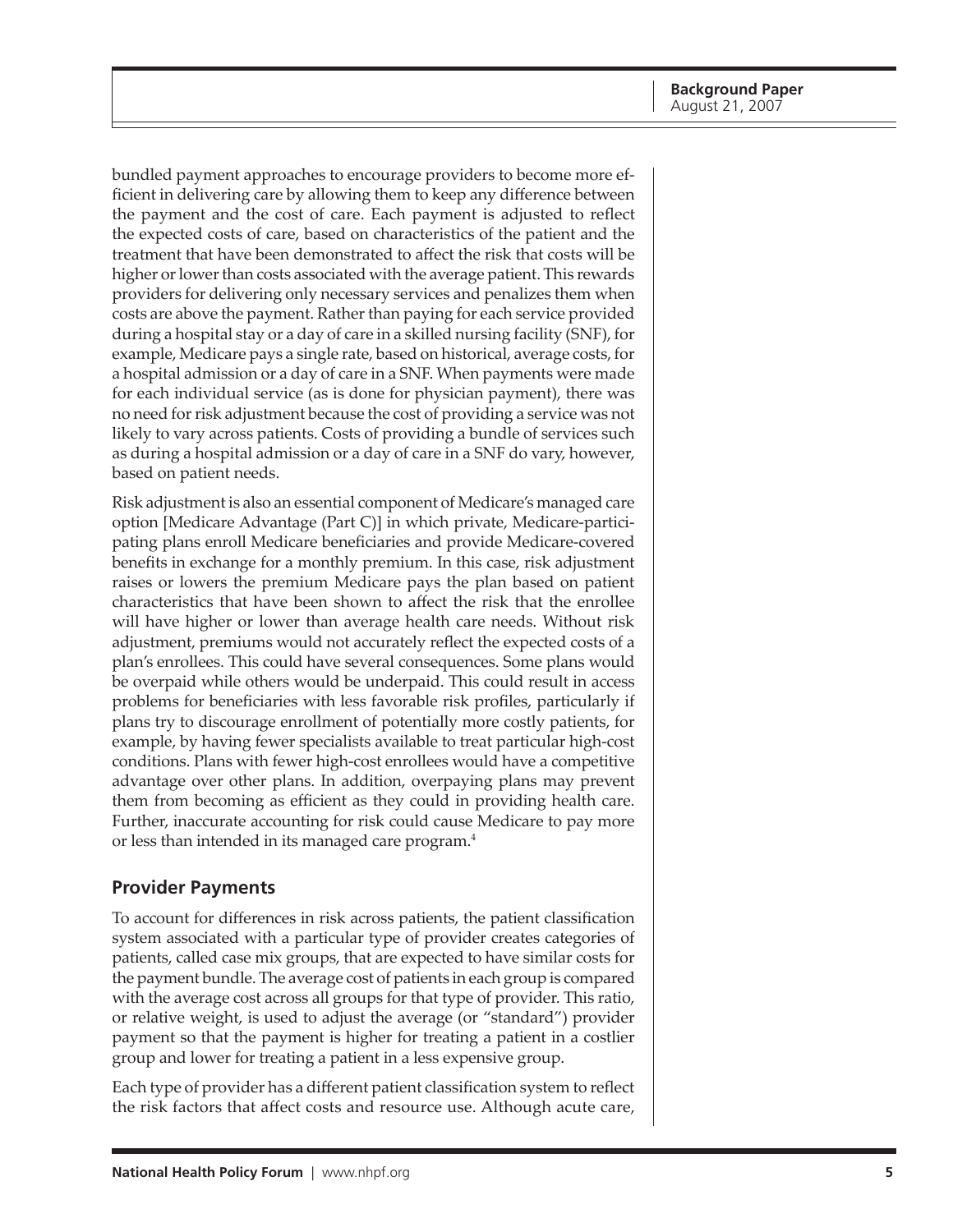<span id="page-5-0"></span>long-term care, and psychiatric hospitals all categorize patients based on their diagnosis-related group (DRG), the relative weights associated with the DRGs differ in each type of hospital to reflect their varying treatments and cost structures (Table 2).

The patient classification systems require patient-level information, such as diagnosis, functional status, or expected or actual treatment. Diagnostic information is reported using the more than 15,000 codes included in the International Classification of Diseases, 9th Revision, Clinical Modification (ICD-9-CM). Treatment information is reported using either ICD-9-CM procedure codes or the Current Procedural Terminology (CPT) coding system developed by the American Medical Association to describe treatments typically provided by physicians.

Patient functional status, which is required by the patient classification systems for SNFs, home health agencies, and rehabilitation hospitals, is obtained from patient assessment tools. These patient assessment tools are administered at admission or other times during a patient's treatment, and they measure factors such as the ability to perform activities of daily living. Each type of provider uses a different assessment tool and administers the assessment at different times during the patient stay.

The relative weight for each case mix group compares the cost or resource use of that category relative to all categories for the type of provider

| <b>PROVIDER TYPE</b>                                                                              | <b>Patient Classification System</b>                 | <b>Patient Data Elements</b>                                                                                                       |
|---------------------------------------------------------------------------------------------------|------------------------------------------------------|------------------------------------------------------------------------------------------------------------------------------------|
| <b>Acute Care Hospital</b>                                                                        | Diagnosis-related groups                             | Diagnoses, surgical procedure, age, discharge<br>status (alive? yes/no)                                                            |
| <b>Skilled Nursing Facility</b>                                                                   | Resource utilization groups                          | Presence of certain acute medical conditions,<br>need of certain services, expected or actual<br>use of therapy, functional status |
| <b>Home Health Agency</b>                                                                         | Home health resource groups                          | Clinical conditions, expected need of therapy,<br>functional status                                                                |
| Inpatient rehabilitation facility case-<br><b>Inpatient Rehabilitation Facility</b><br>mix groups |                                                      | Diagnosis requiring rehabilitation, functional<br>and cognitive status, age, comorbidities                                         |
| <b>Long-Term Care Hospital</b>                                                                    | Long-term care hospital diagnosis-<br>related groups | Diagnoses, surgical procedures,<br>age, discharge status (alive? yes/no)                                                           |
| <b>Inpatient Psychiatric Hospital</b><br>Psychiatric diagnosis-related groups                     |                                                      | Diagnoses, certain treatments, age, day of stay                                                                                    |

**Table 2 Data Used in Medicare's Patient Classification Systems, by Type of Provider** 

*Source: Medicare Payment Advisory Commission, Payment Basics, [www.medpac.gov/documents.cfm.](http://www.medpac.gov/documents.cfm)*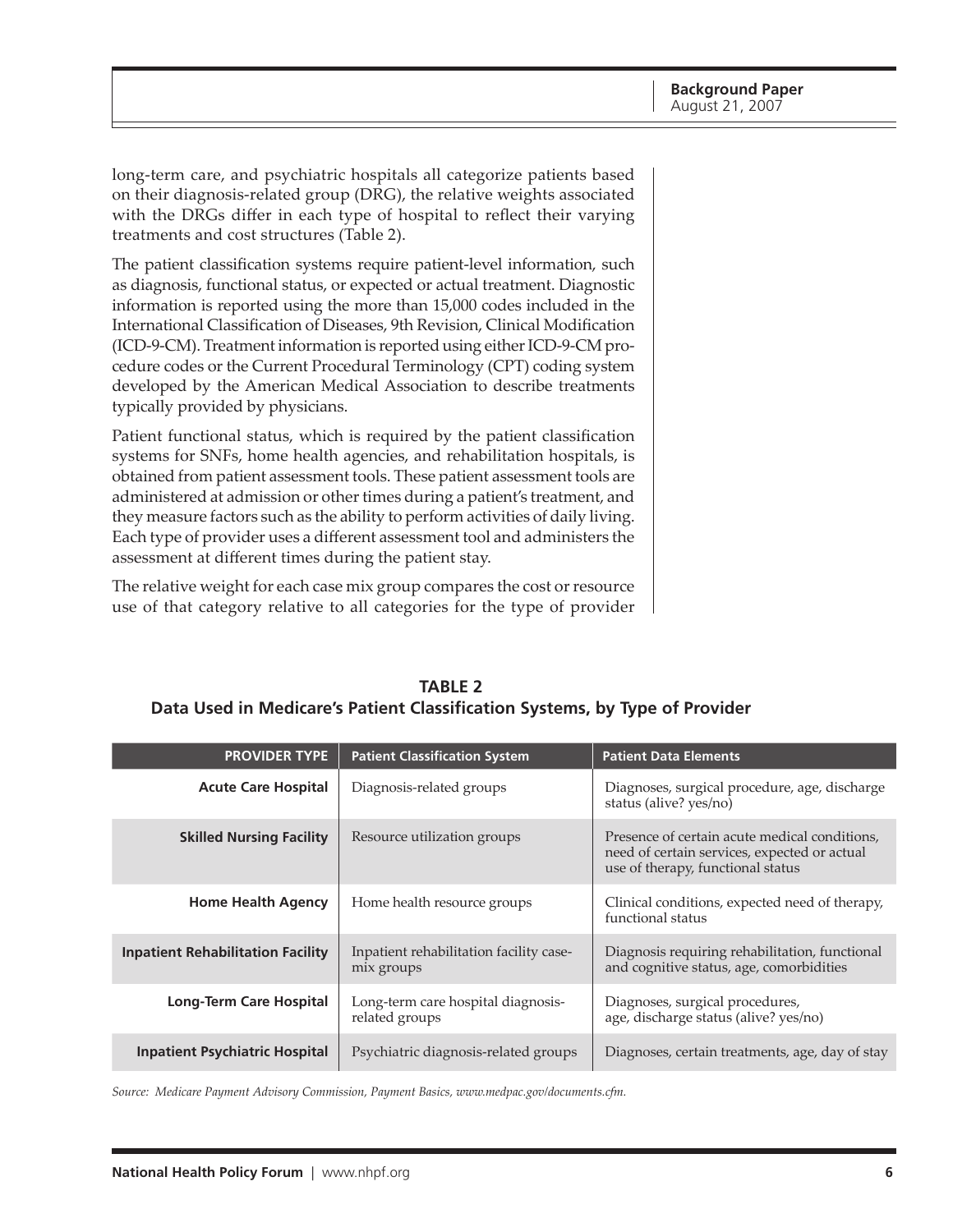#### <span id="page-6-0"></span>**Table 3 Medicare Patient Classification Systems, Base Payment Amounts, and Range of Relative Weights, by Type of Provider, 2007**

| <b>PROVIDER TYPE</b>                                         | <b>Patient</b><br><b>Classification System</b>            | <b>Base Payment</b><br>Amount $(\$)$ | Range of<br><b>Relative Weights</b> |  |
|--------------------------------------------------------------|-----------------------------------------------------------|--------------------------------------|-------------------------------------|--|
| <b>Acute Care</b><br><b>Hospital</b>                         | Diagnosis-related<br>groups                               | $$5.305*$<br>per admission           | $0.1000 - 19.2551$                  |  |
| <b>Skilled Nursing</b>                                       | Resource utilization                                      | <b>NURSING</b>                       |                                     |  |
| <b>Facilityt</b>                                             | groups                                                    | \$142 per day                        | $0.50 - 1.93$                       |  |
|                                                              |                                                           | <b>THERAPY</b>                       |                                     |  |
|                                                              |                                                           | \$107 per day                        | $0.43 - 2.25$                       |  |
| <b>Home Health</b><br>Agency                                 | Home health<br>resource groups                            | \$2,339<br>per 60 day<br>episode     | $0.5265 - 2.8113$                   |  |
| <b>Inpatient</b><br><b>Rehabilitation</b><br><b>Facility</b> | Inpatient rehabilita-<br>tion facility case mix<br>groups | \$12,981<br>per admission            | $0.2201 - 4.1542$                   |  |
| Long-Term<br><b>Care Hospital</b>                            | Long-term care<br>hospital diagnosis-<br>related groups   |                                      | $0.4175 - 3.8893$                   |  |
| Inpatient<br><b>Psychiatric</b><br><b>Hospital</b>           | Psychiatric diagnosis-<br>related groups                  |                                      | $0.88 - 1.22$                       |  |

\* *This includes the operating and capital (depreciation and interest on buildings and major equipment) cost amounts.*

† *The base payment amount for SNFs differs for urban and rural facilities, but the relative weights are the same. The rural nursing base payment is \$136 per day and the rural therapy base payment is \$123 per day.*

*Source: Federal Register, 71, no. 146, July 31, 2006, pp. 43158–43198; Federal Register, 71, no. 149, August 3, 2006, pp. 44082–44180; and Federal Register, 71, no. 160, August 18, 2006, pp. 47870–48434;.*

(Table 3). Using the inpatient hospital system as an example (Figure 1, next page), Medicare's 2007 unadjusted hospital rate for the average admission was approximately \$5,305.<sup>5</sup> This base amount reflects historical average hospital costs, updated to account for inflation. The relative weight for DRG 90 (simple pneumonia) is 0.6148 because patients in this category require fewer resources, on average, than the average acute care hospital patient. Applying the relative weight results in a risk-adjusted payment of over \$3,200 for this DRG. Similarly, the relative weight for DRG 320 (kidney and urinary tract infection) is 0.8769. By contrast, the relative weight for DRG 548 (coronary bypass with cardiac catheterization) is 4.644, resulting in a risk adjusted payment of almost \$25,000.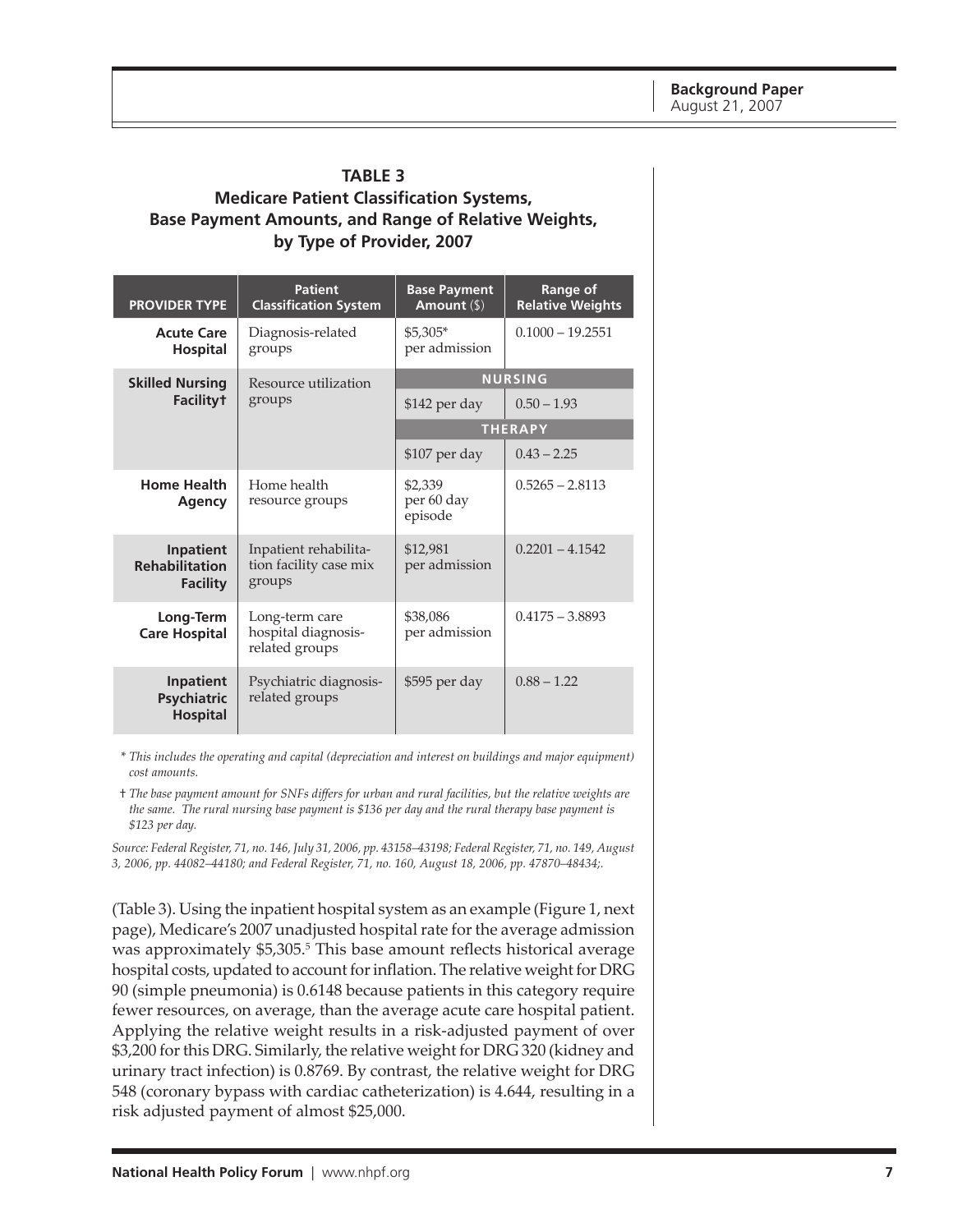#### <span id="page-7-0"></span>**Figure 1 Medicare Acute Care Hospital Payment, Selected Diagnosis-Related Groups, 2007**

|                  | <b>Relative</b><br>Weight | <b>Hospital</b><br><b>Payment</b> | <b>Diagnosis-Related Group</b>                          |
|------------------|---------------------------|-----------------------------------|---------------------------------------------------------|
| 5.0              |                           |                                   |                                                         |
| 4.5 <sub>1</sub> | 4.6440                    | \$24,636                          | DRG 548 Coronary bypass with<br>cardiac catheterization |
| 4.0              |                           |                                   |                                                         |
| 3.5              | 3.8064                    | \$20,193                          | <b>DRG 110 Major cardiovascular</b><br>procedure        |
|                  |                           |                                   |                                                         |
| 3.0              |                           |                                   |                                                         |
| 2.5              |                           |                                   |                                                         |
| 2.0              | 1.9022                    | \$10,091                          | DRG 210 Hip and femur                                   |
|                  |                           |                                   | procedures                                              |
| 1.5 <sub>1</sub> |                           |                                   |                                                         |
| 1.0              | 1.000                     | \$5,305                           | <b>Unadjusted Base Payment</b>                          |
|                  | 0.9001                    | \$4,775                           | <b>DRG 167</b> Appendectomy                             |
| 0.5              | 0.8769                    | \$4,652                           | DRG 320 Kidney and<br>urinary tract infection           |
| $\Omega$         | 0.6148                    | \$3,262                           | <b>DRG 90</b><br>Pneumonia                              |

*Note: Payment does not account for other adjustments in the payment system. Source: Federal Register, 71, no. 196, October 11, 2006, pp. 60013–60025.*

#### **Plan Payments**

In Medicare managed care [Medicare Advantage (Part C)] and the prescription drug benefit (Part D) per capita premiums paid to health plans are risk-adjusted. The same process is involved in producing a risk-adjusted premium for a health plan as in producing a risk-adjusted payment for a provider; beneficiaries are assigned to the appropriate group, a relative weight is determined for each group, and an average premium is adjusted by the relative weight. The bundle of services encompassed under a premium, however, is broader than the bundle of services delivered by an individual provider. Premiums to health plans are intended to cover the services provided during a period of time by all providers involved in delivering medical services. As a result, risk-adjusting premiums may be more challenging.

The monthly premiums to health plans for beneficiaries enrolled in Medicare Part C have always been risk-adjusted, but initially the adjustment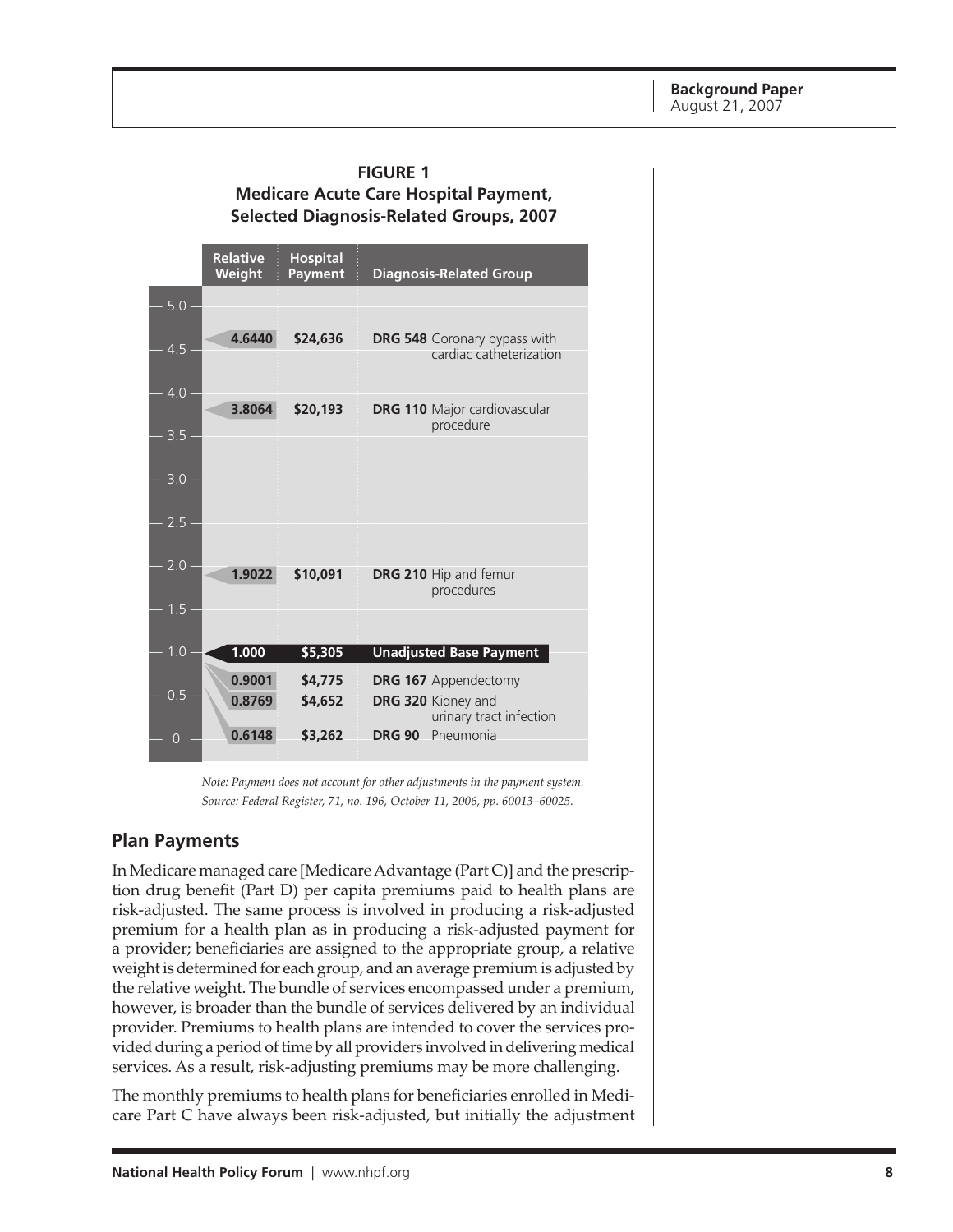<span id="page-8-0"></span>accounted only for demographic differences across enrollees. The first classification system Medicare used, starting in January 1985, was based on the enrollee's age, sex, and other demographic characteristics as well as institutional status and Medicaid eligibility. It did not consider health status or clinical conditions.<sup>6</sup> This method was widely viewed as inadequate.<sup>7</sup>

This system was replaced beginning in January 2000 with the principal inpatient diagnostic cost groups (PIP-DCGs).<sup>8</sup> PIP-DCGs use the principal diagnoses from any hospital stays in the previous year to predict costs in the upcoming year. In 2004, Medicare began using a risk adjuster that considered the disease burden of enrollees. The system was further refined by including diagnostic information from multiple sites of care, including outpatient and physician office settings. This revised classification system, known as the hierarchical condition categories (HCCs), was fully implemented by January 2007.<sup>9</sup> For premiums paid to Part D prescription drug plans, Medicare's risk adjustment is based on an adaptation of the HCCs, known as the Centers for Medicare & Medicaid Services' Prescription Drug Hierarchical Condition Categories, which relies on the same data elements as HCCs to predict relative differences in pharmaceutical expenditures.

# **iSSueS in meDicare riSk aDJuStment**

Risk adjustment methods require ongoing changes because of advances in medical technology and treatment patterns as well as provider responses to financial incentives. Without ongoing adjustments, payment accuracy can suffer. This section discusses several important issues that need to be considered to maintain and improve Medicare's payment systems. In some instances, these issues may be better addressed through changes to other components of the payment system rather than the risk adjustment methods.

## **Variability Within groups**

All of the patient classification systems used for risk adjustment group patients into categories based on their clinical characteristics and the similarity of their costs. But the costs of patients within each risk category are not identical. That is, there will always be cost variability within each case mix group (Figure 2). The variation in costs across patients within a group can be due to imprecise patient classification. Failure to distinguish adequately among patients with different resource needs can be particularly problematic if some providers are able to select low-risk patients or avoid high-cost patients, or if some providers systematically treat a disproportionate number of high-cost patients.



**figure Variation in costs for Patients in two hypothetical case mix groups**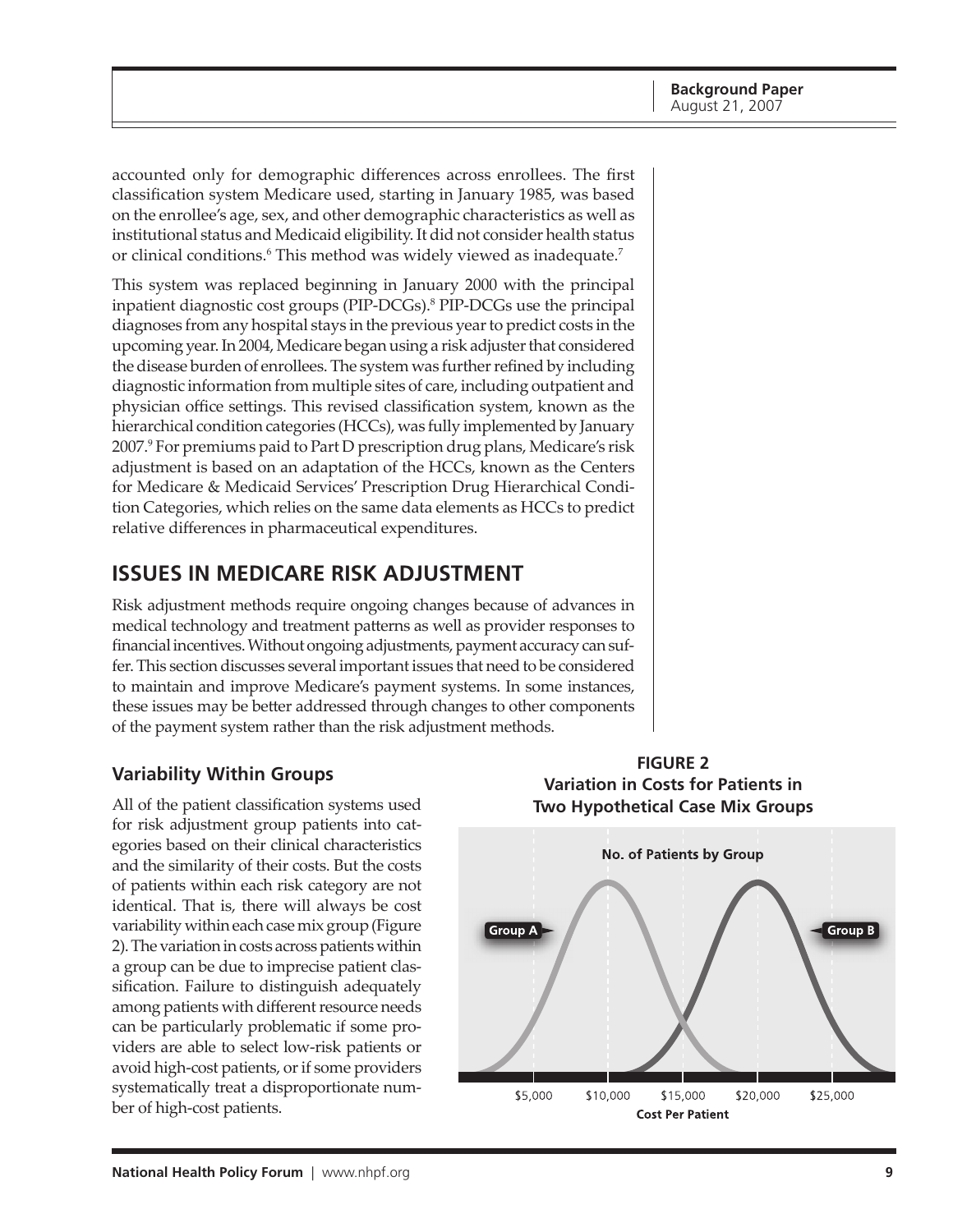In general, more patient categories are needed to improve the precision of the patient classification system when there is substantial variation across patients and thus an increased chance of large losses or gains for individual providers due to their mix of patients. Medicare currently uses almost 600 DRGs for payment of acute care hospital services because of the wide range of conditions and types of patients treated. It will substantially increase the number of DRGs with the refinements scheduled for implementation in 2008. In contrast, payments to psychiatric hospitals are based on 15 DRGs, with payments also varying by day of stay. There is not as much variability in the costs of treatment across psychiatric conditions, so additional categories do little to improve payment accuracy.

Differences in patient severity within the same DRG can result in some patients being more profitable to treat than others, which was the reason for the upcoming increase in the number of DRGs.<sup>10</sup> This was demonstrated in a Medicare Payment Assessment Commission (MedPAC) analysis of Medicare patients hospitalized for certain heart conditions. MedPAC grouped patients within a DRG based on their severity of illness and then compared the Medicare payment amount with patient costs, which varied based on patient severity. On average, Medicare payments for patients with coronary bypass with catheterization (DRG 109) were about 10 percent above hospital costs. For the least severe patients within this DRG, payments were 47 percent above costs, and, for the most severe patients, payments were 20 percent below costs. Thus, hospitals would be disproportionately rewarded for treating the less severe patients within this particular DRG. Similarly, hospitals with a disproportionate share of the most severe patients would be financially disadvantaged.

This within-DRG cost variability has contributed to the growth in specialty hospitals.11 Specialty hospitals are small, often physician-owned facilities that focus on a narrow range of DRGs, such as cardiac care, orthopedics, or surgery, that tend to be more profitable than others. Further, specialty hospitals appear to be effective in selecting lower cost patients within the DRGs they treat.12 This "cream skimming" allows them to profit from treating selected Medicare patients, without necessarily providing care more efficiently than community hospitals. There are concerns that community hospitals will have increasing difficulty covering their costs because they will be left to treat a disproportionate share of less profitable patients. The refinements to the DRGs and other payment system modifications are intended to ameliorate this inequity.<sup>13</sup>

Efforts to minimize cost variation within case mix categories to recognize differences in the resource needs of the patients may involve trade-offs between the precision of the risk adjustment and the number of case mix groups. A patient classification system with more categories may have less cost variability within each group. Generally, adding patient groups to improve the patient classification system is desirable as long as the additional groups improve payment accuracy by accounting for a significant proportion of the variance in cost differences among groups and reduce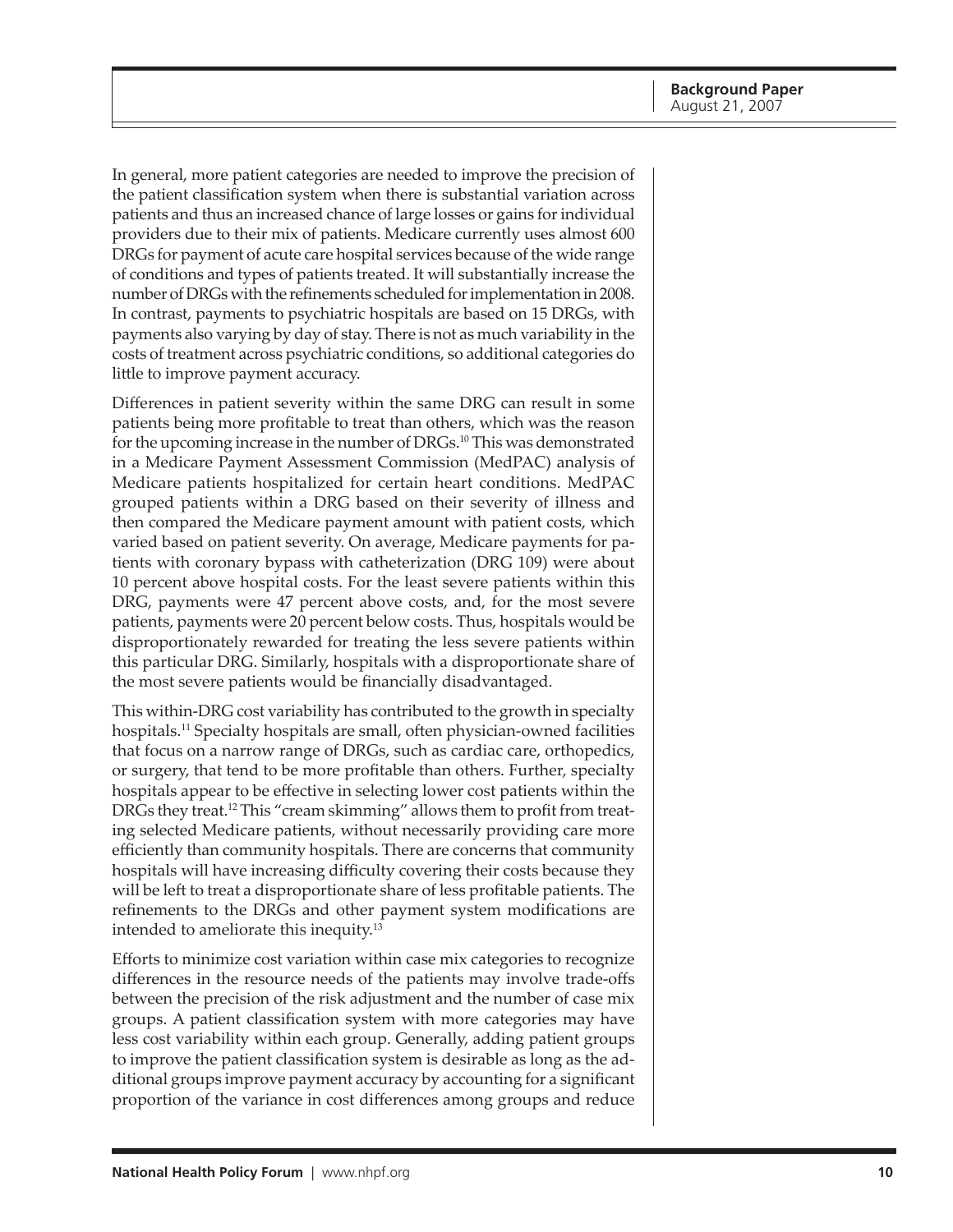<span id="page-10-0"></span>the amount of variability within groups. At some point, however, there are diminishing returns to adding more groups to the classification system and implementation concerns might outweigh improved precision. The concerns center on data issues, because refining patient groups generally requires obtaining more patient-level data. Providers or plans may object to additional reporting requirements because of increased administrative burden. The reporting tools to obtain additional data may not be adequately tested, widely available, or sufficiently objective. Finally, additional program oversight might be needed to ensure that the new data requirements are correctly implemented.

## **Changes in Medical Practice over Time**

Medical practice and the costs of health care change over time, which affects both the factors that identify patients with similar risks and the costs of care. As a result, the patient classification system and the relative weights attached to each patient group need to be adjusted. For example, as the detection and treatment of certain cancers improves, the characteristics of patients admitted to a hospital for cancer care will likely

change, as will the costs of providing care. Accurate risk adjustment requires refinement of the patient categories and recalculation of the relative weights to reflect new technologies and treatment patterns that affect who gets health care services and the type of services available.

Medicare annually reviews the hospital inpatient DRGs and updates, or recalibrates, the relative weights; if needed, Medicare may also modify DRG definitions or change the DRGs to improve the homogeneity within the groups. Recalibration involves comparing hospital cost data for each DRG with total average costs to recalculate the relative costs across all groups. If there are indications that patients within a given DRG are no longer similar with respect to their costs, Medicare might segment the DRG, change the risk factors associated with the DRG or create a new DRG to better account for differences in patients. Providers and other interested parties submit information to the Medicare program if they believe that the practice of medicine has changed enough so that current patient categories do not distinguish adequately among patients according to their cost.

Sometimes other approaches to accounting for changes in medical practice may be needed because data are not available or adequate to modify the risk adjustment system. There may be few cases and little cost data with which to establish a case mix group. The patients initially receiving a new procedure or method of delivering care may differ from the types of patients who would receive the procedure or method once it is more established. Such issues may be more effectively addressed through other payment adjustments such as outlier payments, risk corridors to limit gains or losses on particular types of patients, or partial capitation payments until the data for refining the risk adjustment system are available.

**The patient classification system and relative weights used in risk adjustment methods must be updated periodically as medical practice changes.**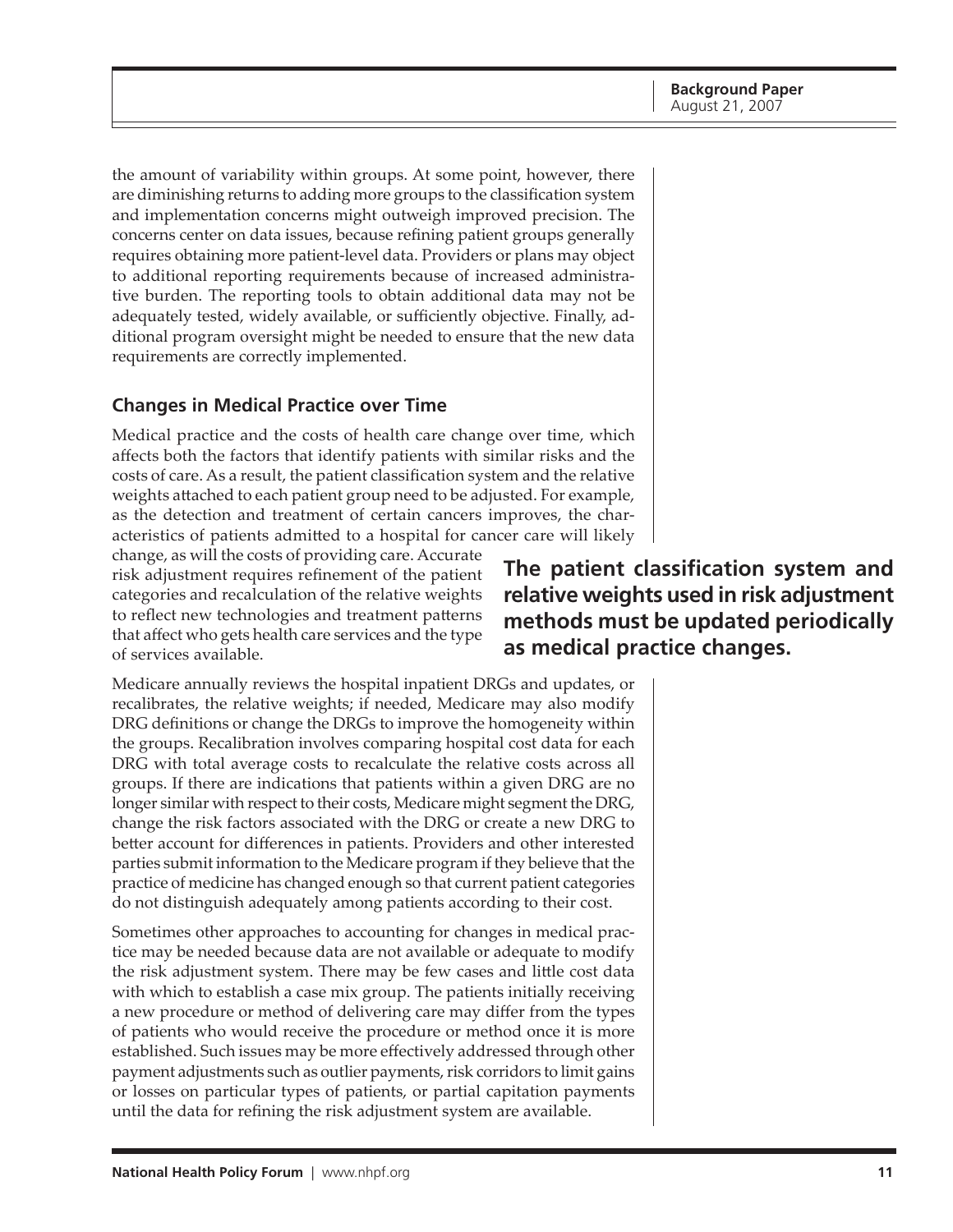## <span id="page-11-0"></span>**Scope of PPS Bundles**

Medicare's PPS bundles range from units as narrow as a day of care in a psychiatric hospital to units as broad as 60 days of home health care. Under all of Medicare's prospective payment approaches, providers have incentives to shift services outside of the bundle to lower their costs of delivering care to increase their profitability. Such shifting would result in Medicare paying more than intended for the bundle of services actually provided. Further, this practice could raise Medicare spending if it resulted in services that will be paid for by Medicare in another setting. To account for any change in the services provided within the payment bundle delivered by a provider, Medicare makes adjustments in the PPS.

Before the implementation of Medicare's PPS for inpatient hospital services, policymakers were concerned that pre-surgical testing and other services that had been performed during the hospital stay would be moved out of the hospital and performed before a scheduled hospital admission in an ambulatory setting. Although shifting these services outside the inpatient admission might reflect more efficient delivery of care, it would result in Medicare paying twice for the same service—once through the payment to the ambulatory provider and again implicitly through the hospital payment. To account for this, Medicare defined the payment bundle for inpatient care to include all services provided during the hospital admission as well as any tests performed within the three-day window prior to admission. In this way, the Medicare program financially protected itself from changes to the set of services provided at the beginning of a hospital stay.

Over time, hospital inpatient length of stay has declined markedly. This was an expected response to the PPS, as hospitals became more efficient in scheduling services within the hospital stay. In contrast, admissions to post-acute care settings (for example, SNF, home health agencies, and rehabilitation hospitals) rose, suggesting that recovery and rehabilitation services that had been part of the hospital bundle were being shifted to other settings. To help ensure that it is not paying more than intended to the hospital and again for the same service in the post-acute site, Medicare reduces the hospital payment when patients in particular DRGs are transferred to a post-acute site before they have stayed at least the average time for the group.

### **Gaming**

Providers have incentives to ensure that patients are categorized in the highest paying category possible, so any changes to the risk factors that are used to assign patients to case mix groups need to ensure that the factors are not likely to be gamed. Gaming, also known as upcoding, would result in a patient being assigned to a higher paying group even though the resource needs of the patient are not similar to the average needs of patients in that group. Any modification to a payment system or its risk adjustment method being considered needs to account for documentation and coding changes that could provide opportunities to shift patients to higher paying groups without commensurate increases in resource requirements. Particular care needs to be taken to ensure that risk factors are objective and verifiable.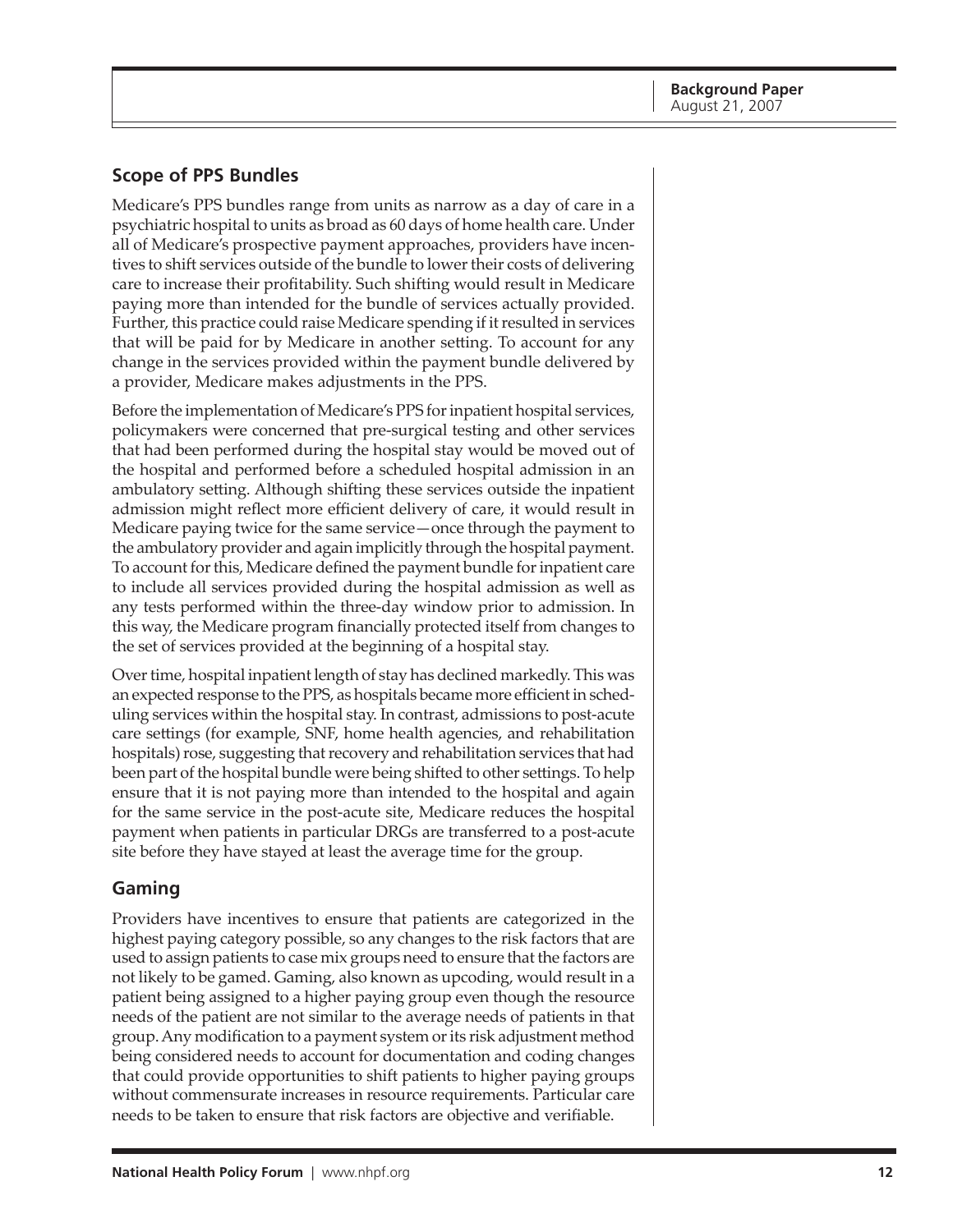<span id="page-12-0"></span>When the acute care hospital PPS was implemented, the number of complicating conditions or comorbidities (CC) assigned to patients increased markedly because the presence of a CC often resulted in the patient's classification into a higher paying DRG. The patients and the costs of caring for them had not changed, but the documentation and coding of these risk factors had changed. As a result, payments to hospitals increased more than warranted. A similar issue was identified in the home health PPS.<sup>14</sup> Even though a higher proportion of patients were categorized in the more intensive case mix groups, the average resource use of home health patients had not increased. This indicates that either the documentation and coding of patient characteristics that are used to assign them to case mix groups changed or that home health agencies reduced the services provided to their patients.

The incentives in the PPSs are to record or document risk factors in the most financially advantageous way possible. Although reporting false information about a patient would be fraud, there are often variations in assessments and judgment that can affect the classification.

# **Changes to risk assessment methods may introduce opportunities to shift patients into higher paying groups without commensurate increases in resource requirements.**

For example, the patient classification system used in the SNF setting relies in part on an assessment of the patient's ability to perform activities of daily living. The provider has to rate the patient's ability to transfer from the chair to bed. Does the patient require moderate help or extensive help? The answer to this question alone may not affect the patient's case mix group determination, but several of these types of judgments could.<sup>15</sup>

Some patient classification systems rely on service use as a risk factor, even though it is a direct measure of costs. For example, SNF patients who were assessed as needing between 325 and 499 minutes of therapy were categorized into the high rehabilitation group. This reliance on expected service use resulted in a change in patient assessments. Between 1999 and 2001, SNFs reduced the minutes of therapy provided to these patients from an average of 325 minutes to 255 minutes, resulting in lower costs of providing care for the same Medicare payments.<sup>16</sup> This may reflect an improvement in the efficiency of providing care—if the patient outcomes remained the same—but it could also reflect inappropriate reductions in services to achieve higher profits.

## **Future Directions for Risk Adjustment: Performance and Outcome Comparisons**

In addition to serving as a fundamental component of Medicare payment systems, risk adjustment is also needed as Medicare, other payers, and researchers compare the costs or outcomes of providers and treatments.<sup>17</sup> These types of comparisons are likely to become more important as payers continue to focus on steady increases in health care spending without commensurate increases in patient outcomes. (See next page for an illustration.) All else

**Continued on p. 15**  $\blacktriangleright$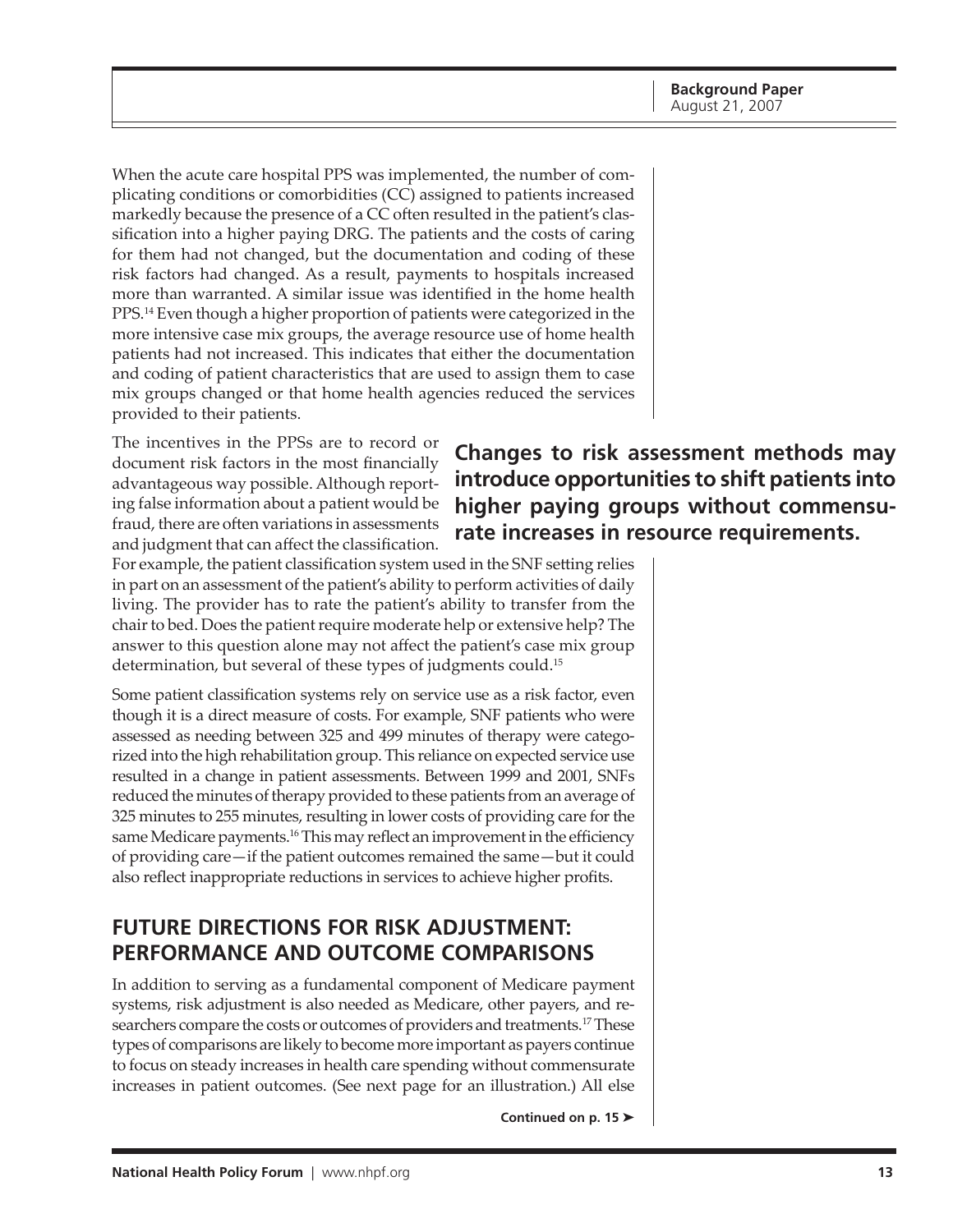#### **Risk Adjustment in Performance and Outcome Comparisons : An Illustration**

<span id="page-13-0"></span>To illustrate the importance of risk adjustment in comparing performance and outcomes, examine the hypothetical experience of two hospitals, Mercy Hospital and Community Hospital, that treat two types of patients. Patients in group A have had no prior heart attack. Patients in group B have had one or more heart

attacks. The mortality rate is 9 percent for group A and 16 percent for group B across all hospitals. Mercy Hospital appears to have better outcomes because its actual (that is, unadjusted) mortality rate is 12 percent, compared with 13 percent for Community Hospital. This, however, is an artifact of the mix of patients in the two hospitals. Mercy Hospital has a higher proportion of patients in group A—the less severe cases—than Community Hospital. Mercy Hospital has worse outcomes for both patient groups, but because only 20 percent of its patients are in group B—the more severe patients—its overall mortality rate appears lower.

|                                    |                       | <b>Mercy</b><br><b>Hospital</b> | Community<br><b>Hospital</b> | <b>Overall</b> |
|------------------------------------|-----------------------|---------------------------------|------------------------------|----------------|
|                                    | No. of Cases          | 80                              | 20                           | 100            |
| <b>Group A</b>                     | Deaths                | 8                               | 1                            | 9              |
|                                    | <b>Mortality Rate</b> | $10\%$                          | $5\%$                        | 9%             |
|                                    | No. of Cases          | 20                              | 80                           | 100            |
| <b>Group B</b>                     | Deaths                | 4                               | 12                           | 16             |
|                                    | <b>Mortality Rate</b> | 20%                             | 15%                          | 16%            |
|                                    | No. of Cases          | 100                             | 100                          |                |
| <b>Total by</b><br><b>Hospital</b> | Deaths                | 12                              | 13                           | 25             |
|                                    | <b>Mortality Rate</b> | 12%                             | 13%                          |                |

 **Actual Mortality Rates, by Group and Hospital**

*Without considering the mix of patients, Mercy Hospital has a lower mortality rate than Community Hospital.*

A comparison of risk-adjusted, or expected, mortality provides a more accurate picture of outcomes in the two hospitals. The expected mortality rate reflects what the mortality rate would be if the hospital had the same percentage of deaths for each group as the overall average. The expected mortality for Mercy Hospital, given its mix of patients, is 10.4 percent. The risk-adjusted mortality is lower than its actual mortality rate of 12 percent. By comparison, Community Hospital's expected, or risk-adjusted, mortality rate is higher than its actual mortality rate. Given its mix of patients, the expected mortality rate in Community Hospital is 14.6 percent, but its actual mortality rate is 13 percent, or 11 percent lower.

#### **Expected Mortality Rates, by Hospital**

|                                 | <b>Expected Mortality Rate by Group</b> | <b>Overall Expected</b>  |                                                        |
|---------------------------------|-----------------------------------------|--------------------------|--------------------------------------------------------|
|                                 | <b>GROUP A</b>                          | <b>GROUP B</b>           | <b>Mortality Rate</b>                                  |
| <b>Mercy</b><br><b>Hospital</b> | $80 \times 9\% = 7.2\%$                 | $20 \times 16\% = 3.2\%$ | $7.2\% + 3.2\% = 10.4\%$                               |
| Community<br><b>Hospital</b>    | $20 \times 9\% = 1.8\%$                 |                          | $80 \times 16\% = 12.8\% \mid 1.8\% + 12.8\% = 14.6\%$ |

#### **Difference Between Actual and Expected Mortality Rates**

|                                 | <b>Mercy</b><br><b>Hospital</b> | <b>Community</b><br><b>Hospital</b> |
|---------------------------------|---------------------------------|-------------------------------------|
| <b>Actual</b>                   | 12.0%                           | $13.0\%$                            |
| <b>Expected</b>                 | 10.4%                           | 14.6%                               |
| Percentage<br><b>Difference</b> | $+15.4\%$                       | $-11.0\%$                           |

*Expected mortality rates are calculated by applying the overall mortality rate by group to the number of cases for each group, and then summing across all groups.*

*After considering the mix of patients, Community Hospital has a lower mortality rate than Mercy Hospital.*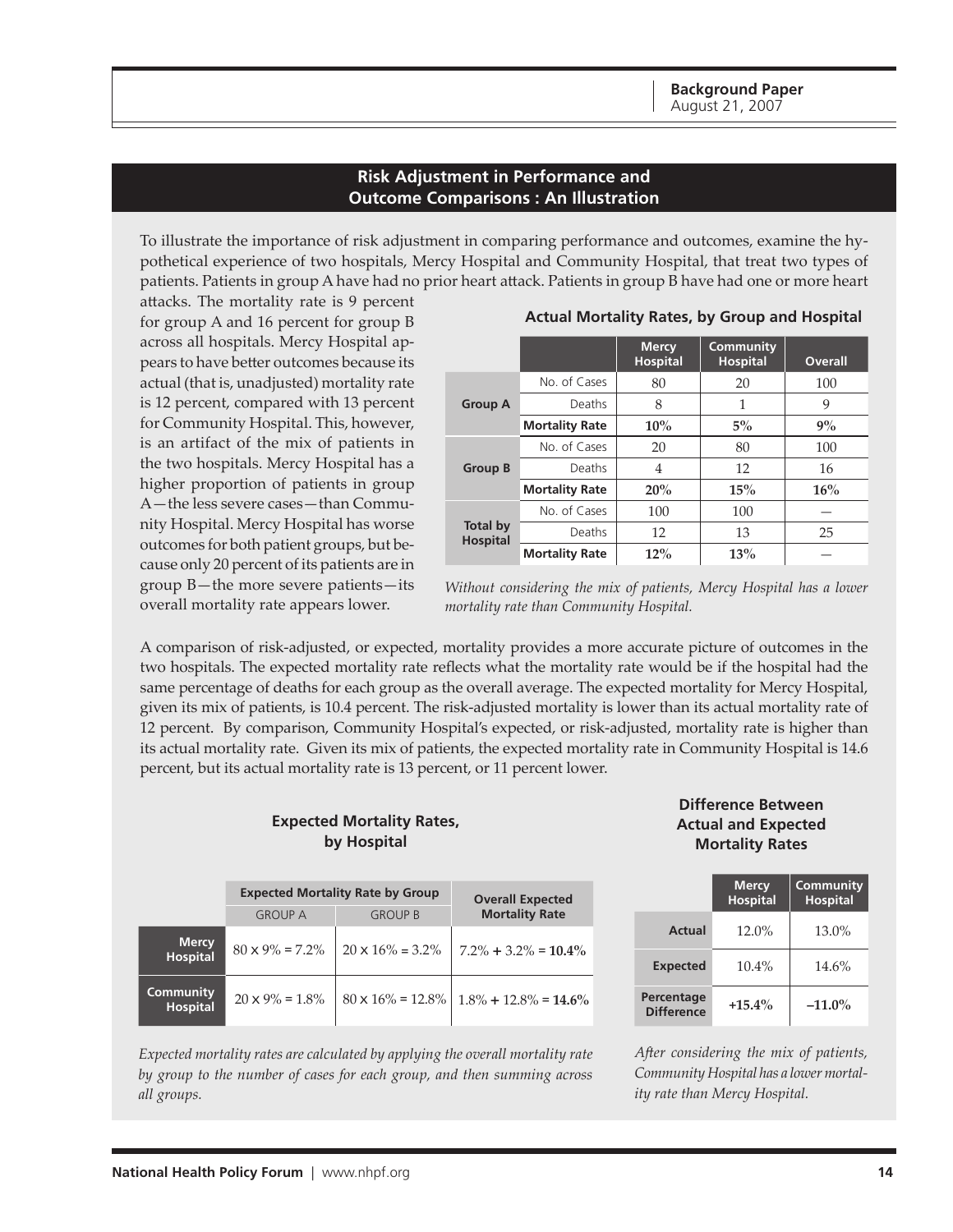#### <span id="page-14-0"></span>**Continued from p. 13**

being equal, riskier patients—either people with more health problems or more severe health issues—are probably more costly to treat than others. Similarly, the treatment outcomes for patients who have fewer health issues or less severe ones are likely to be better. As a result, assessments of the best treatment approach must account for the starting point of the patient. Failure to adjust properly for differences in clinical risk can lead to erroneous conclusions when making comparisons.

In the mid 1980s, Medicare began publishing risk-adjusted mortality rates for all U.S. hospitals treating Medicare beneficiaries. Claims data were used to perform the risk adjustment. However, the uproar caused by the release of these data, including concerns about the adequacy of the risk adjustment methodology for reporting all-cause mortality, brought that effort to an end by 1993. Currently, a number of states (for example, New York, California, Vermont, and Oregon) produce reports that compare provider performance based on risk-adjusted mortality rates. Generally, these reports focus on mortality rates for a specific medical condition, such as coronary artery bypass graft surgery, to narrow the risk differences across patients.

Increasingly, Medicare and other payers are investigating differences in the quality of care provided and the outcomes of health care treatment to use in adjusting payments to reward better performance or greater improvements in performance. These new uses of risk adjustment may require more sophisticated methods than those currently in use.

## **Conclusion**

Adequate risk adjustment is critical to Medicare's efforts to pay providers and health plans appropriately and to provide incentives for them to deliver care efficiently. In its prospective payment systems and managed care program, Medicare needs to ensure adequate compensation to providers or plans to maintain access to care for beneficiaries who are likely to incur higher than average costs. Payments and premiums also need to be calibrated correctly for low-cost beneficiaries to ensure that the financial benefit of caring for them is not greater than the benefit of caring for others. Although the concept of aligning payments with expected costs is straightforward, the actual process is complex and requires continual improvements. As providers and payers gain more experience with risk-adjusted payments and as practice patterns and treatment protocols change, risk adjustment methodologies need to be updated to continue to be effective.

The importance of risk adjustment in the health care environment is expanding beyond provider and plan payments. With more attention focused on health care spending and differences in spending across geographic areas and types of providers, efforts to identify best practices or alternative treatment options will intensify. One of the methods for doing this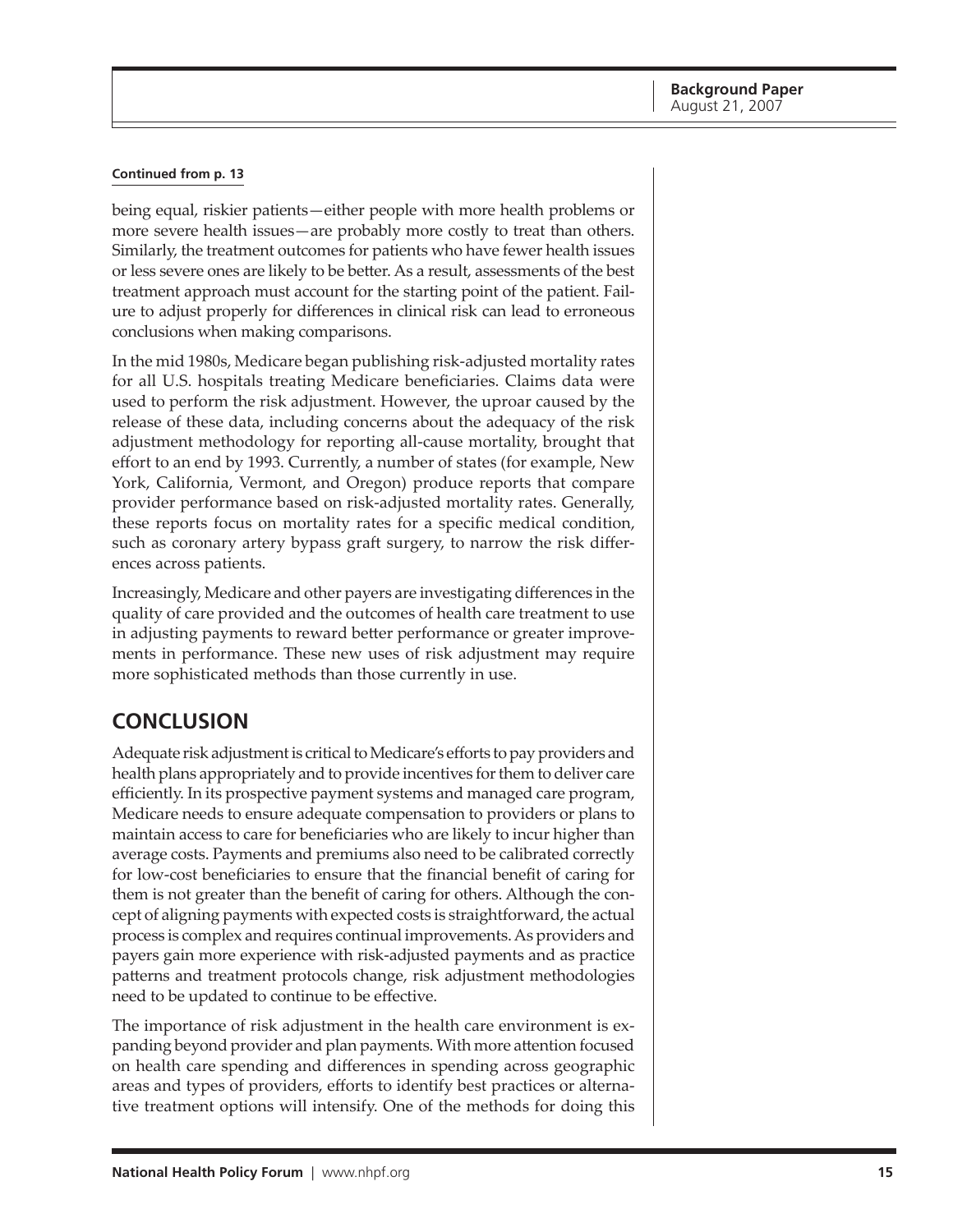<span id="page-15-0"></span>involves comparing resource use and outcomes, but these comparisons are valid and useful only when they adequately account for differences in the risk of patients or populations involved. Current methods may be adequate for adjusting payments or premiums, particularly in conjunction with other payment policies. When decisions about selecting the most appropriate treatment option are based on comparisons of patient outcomes, the consequences of differences in patients that affect the comparisons may be even more important.

## **ENDNOTES**

1. For an excellent discussion of how medical underwriting is used in the nongroup health insurance market for risk adjustment, see Mark Merlis, "Fundamentals of Underwriting in the Nongroup Health Insurance Market: Access to Coverage and Options for Reform," National [Health Policy Forum, Background Paper, April 13, 2005; available at www.nhpf.org/pdfs\\_bp/](http://www.nhpf.org/pdfs_bp/BP_Underwriting_04-13-05.pdf) BP\_Underwriting\_04-13-05.pdf.

2. See, for example, Roger Feldman and Bryan E. Dowd, "Simulation of a Health Insurance Market with Adverse Selection," *Operations Research,* 30, no. 6 (1982): pp. 1027–1042; Roger Feldman and Bryan E. Dowd, "Must Adverse Selection Cause Premium Spirals?" *Journal of Health Economics,* 10, no. 3 (October, 1991): pp. 349–358; and Roger Feldman and Bryan E. Dowd, "Risk Segmentation: Goal or Problem?" *Journal of Health Economics,* 19, no. 4 (2000): pp. 499–512.

3. There are various other adjustments made in the payment system to account for regional variation in costs and other factors. See Medicare Payment Advisory Commission (MedPAC), "Medicare Payment Basics" series on home health agency payment system, hospital acute inpatient payment system , long-term care hospital payment system, Medicare Advantage program payment system, psychiatric hospital payment system, rehabilitation facility payment system, and skilled nursing facility payment system, September 29, 2006 .

4. MedPAC, *Report to the Congress: Issues in a Modernized Medicare Program*, June 2005, p. 43; available at [www.medpac.gov/documents/June05\\_Entire\\_report.pdf](http://www.medpac.gov/documents/June05_Entire_report.pdf).

5. This includes the base or standardized amount (\$4,878 in 2007) for operating costs, plus an additional standardized amount (\$427 in 2007) for capital costs such as depreciation and interest on buildings and major equipment.

6. See, for example, Henry J. Aaron and Robert D. Reischauer, "The Medicare Reform Debate: What Is the Next Step?" *Health Affairs,* 14, no. 4 (Winter 1995): pp. 8–30; Joseph P. Newhouse, Melinda Beeuwkes Buntin, and John D. Chapman, "Risk Adjustment and Medicare: Taking a Closer Look," *Health Affairs,* 16, no. 5 (September/October 1997): pp. 26–43; and ; MedPAC, "Medicare Advantage Payment Areas and Risk Adjustment," chapter 2 in *Report to Congress: Issues in a Modernized Medicare Program*.

7. Newhouse, Beeuwkes Buntin, and Chapman, "Risk Adjustment and Medicare"; and Gregory C. Pope *et al.*, "Risk Adjustment of Medicare Capitation Payments Using the CMS-HCC Model," *Health Care Financing Review,* 25, no. 4 (Summer 2004): pp. 119–141.

8. As part of the Balanced Budget Act of 1997, Congress required Medicare to implement a risk adjustment methodology that included beneficiary health status.

9. Pope *et al.*, "Risk Adjustment of Medicare Capitation Payments"; and MedPAC, *Report to the Congress: Issues in a Modernized Medicare Program*.

10. Kevin J. Hayes, Julian Pettengill, and Jeffrey Stensland, "Getting the Price Right: Medicare Payment Rates for Cardiovascular Services," *Health Affairs*, 26, no. 1, (January/February 2007): pp. 124–136.

**Endnotes / continued >**